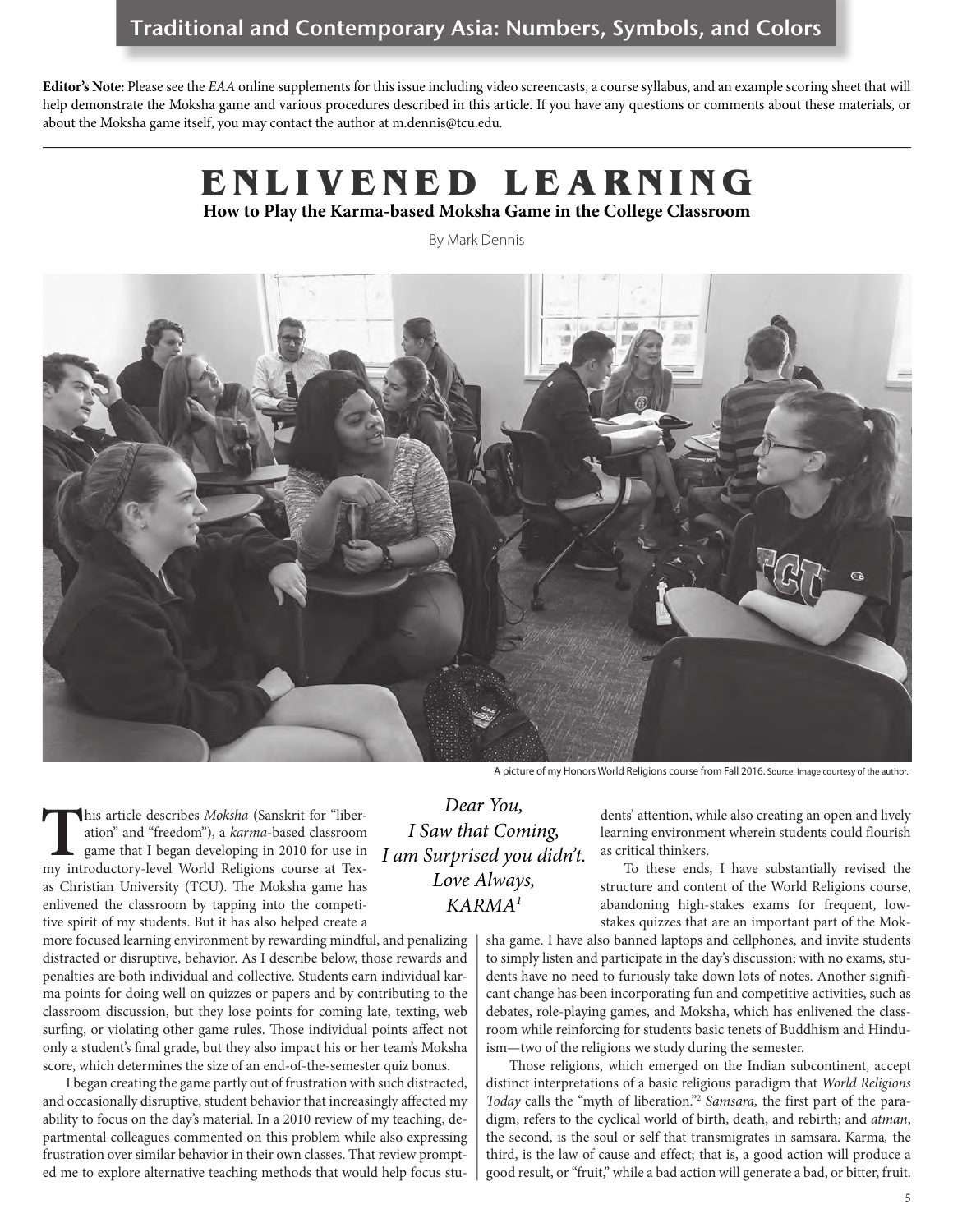Moksha, the final part of the paradigm, points to liberation from the cycle of samsara that one can attain through widely varied religious practices, including yoga, meditation and mindfulness techniques, and adherence to a code of ethical conduct.<sup>3</sup> A simple statement of this code in Buddhism is the panchashila, or "five precepts," that prohibits killing, stealing, lying, intoxicating the mind, and sexual misconduct. These simple injunctions are elaborated upon for monastics in the *pratimoksha*, which offer rules for living designed to help practitioners move "toward" (prati) "liberation" (moksha) by avoiding bad karma and generating good karma.<sup>4</sup>

The game draws from this paradigm, using karma as the central scoring mechanism to promote mindful, engaged activity, while discouraging those sorts of negative behavior described above that impede students' moving toward moksha. Here, however, the liberation of moksha is construed not as freedom from the cycle of samsara, but as freeing both the mind and classroom space from distraction.

Students gain points for positive classroom behaviors-"good karma"-and lose points for disruptive behaviors-"bad karma." In addition to the individual component, I have implemented a team-based component. My two major goals are to systematize behavior management and enhance meaningful learning. Although there is a definite structure to Moksha as I have used it, what follows can certainly be modified based upon specific classroom objectives of other instructors.

#### **The Moksha Game: Rules**

To play the game, you will need the Moksha rules, a scoring sheet, database, and scoreboard. I post the rules online and discuss them on the first day of class. I ask students to read through them again before the next class in preparation for a quiz; I then review the rules, which are detailed, a few more times in the first two weeks of class. The rules document offers students the background on the game described above but also explains how the game affects their grade and the ways in which they can earn and lose karma points.<sup>5</sup>

#### Individual Moksha Points: Good Karma

Scoring for the Moksha game is straightforward. Students earn points for good karma activities. Many of a student's good karma points come from class participation and quizzes. For each class, I give from zero to three participation points, depending on the number and insight of the comments. I also award students between zero and three individual points for each quiz: three for the highest score, two for the next, one for the third, and zero for all scores below that. I give about two ten-question quizzes per week in a fifteen-week MWF class using PowerPoint and iClickers; those quizzes, which begin right when the bell rings, take just three to four minutes and are straightforward. I tell students that they are meant to reward those who keep up with the reading and represent a form of "information transfer," which is the basic knowledge-the Four Noble Truths of Buddhism or the Five Pillars of Islam, for instance—needed to engage in higher-level critical thinking.

I also award Moksha points to students for their papers: twelve points for 95-100; nine points for 90-94.99; six points for 85-89.99; and three points for 80-84.99. But there are many other ways to offer good karma points to students. For instance, I do so for submitting a "bio-sheet" (a hard copy with a photograph and brief self-introduction) by the second class period and for completing the course review at term's end. I also award points for completing small tasks associated with their essays on Khaled Hosseini's The Kite Runner, which goes through multiple drafts during the semester.

#### Individual Moksha Points: Bad Karma

But students also lose points by generating bad karma if they arrive late to class, use their cellphones or laptops, or violate other game rules. These bad karma points go to both the individual and the team; the first instance of each counts as a single negative point but doubles with each repetition. This doubling of the penalty has been tremendously effective at curtailing recidivism. Moreover, if a student engages in the same negative behavior three times, or accumulates a total of ten negative points from any combination

of bad karma activities, he or she is automatically removed from the team's Moksha score calculation and loses the team bonus, although that student must still participate in graded group projects.<sup>6</sup> In the six years I have been playing the game, only four students have been removed from their teams.

You can add rules as you become comfortable with the game: for example, I added a "false-start" penalty assessed on those who start packing up early (I set my iPhone alarm to go off at the end of class) and another for those who do not follow a simple format for email exchanges with me.

#### **Moksha Teams**

I believe teams both strengthen Moksha classroom management and foster innovative, collaborative learning. To create evenly matched teams, I suggest counting individual Moksha points from the second class to the end of the second week. You should then be able to divide students fairly based on their accumulated individual points; when you do so, try to disperse introverts and extroverts, and make sure that each team has a capable leader. When you announce the teams, give them class time to get organized; the team leader should email to you the team's roster-names and email addresses—and come up with a team name. I require team names to be a real or mythical animal or creature preceded by an adjective; team names have ranged from the Lovable Fluffy Bunnies (a Moksha juggernaut) to the fearsome Dragon Slayers. Many teams went for alliteration this past semester; I had the Sly Salamanders, Phosphorescent Phoenixes, Passionate Pandas, and Chipper Chimpanzees.

During the semester, we play team Moksha games for which only teams can win points; that is, a student's individual score remains unaffected.7 Some are standalone games, while others are tied to group projects, such as in-class Oxford-style debates and Reacting to the Past (RTTP) speeches.<sup>8</sup> These games enliven the classroom and reinforce students' sense of being part of a group.

### **Grading**

#### **Individual Moksha Score**

A student's final individual Moksha score is the sum of his or her good karma points subtracted by his or her negative karma points. If, for example, Student A had earned 100 good karma points and received five bad karma points at the end of the semester, her individual Moksha score would be ninety-five. A student's individual Moksha score determines one quarter of his or her final course grade. When I first experimented with the game, I used a range of 70 percent to 100 percent but now use 50 percent to 100 percent. Using the latter range as an example, I would list these percentages in a table like the following, with 1-4 representing first through fourth place and so on: 1-4: 100 percent; 5-8: 95 percent; . . . 33-36: 55 percent; and 37-40: 50 percent. Thus, a student who finished the semester in fifth place would earn 95 percent, while a student who finished in thirty-fifth place would get 55 percent. In spring 2016, I calculated final grades using the following percentages: 25 percent individual Moksha score, 25 percent quiz grade, 40 percent written work, and 10 percent group projects. As an example, a student who received a 95 percent for an individual Moksha score and an 85 percent on all the other graded items would receive a final grade of 87.5 percent  $(95 \times 0.25 + 85 \times 0.25 + 85 \times 0.40 + 85 \times 0.10)$ .

#### **Team Moksha Score**

Each team receives a team Moksha score that is made up of two components: first, the points earned and lost by the activities of the individual team members go into the team total. In the case of Student A described above, her team would, at the end of the semester, receive Student A's ninety-five points plus the other team members' points. A team's position on the Moksha scoreboard at semester's end determines a bonus that I add to each team member's final quiz average. In a class with ten teams, I add 5 percentage points to that average for first place, 4.5 percentage points for second, and so on down to 0.5 percentage points for last place-everyone, except those students who accumulate too many bad karma points, gets at least a small bonus. Thus, the four members of the first-place team would receive a 5 percent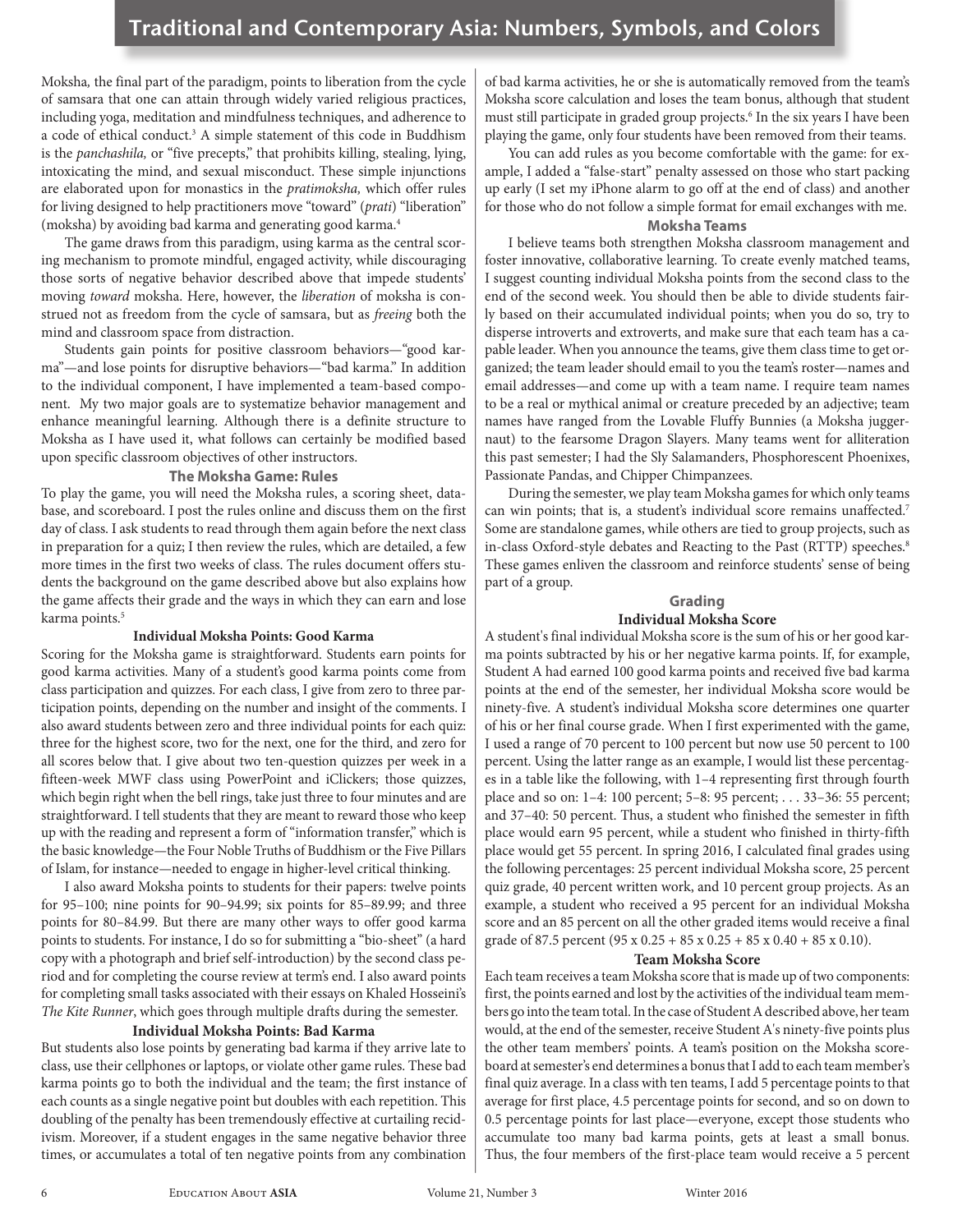bonus added to their adjusted quiz scores at the end of the semester: for example, a team member with an 87 quiz average would jump to a 92, while another with a 68 average would increase to a 73. Since quizzes count for 25 percent of the final grade, finishing toward the top of the team game gives team members a substantial boost. As a result, the team bonus serves as a strong incentive for all members to contribute, or, at a minimum, not to accumulate the bad karma that automatically triggers losing their bonus, as I describe below.

Team games constitute the second component of the team Moksha score. Teams play for incremental points that I announce ahead of time, with the point spread depending on the degree of preparation required. For example, the debates take a good deal of preparation, and so I use a big point spread, awarding twenty points to the first-place team, eighteen to the second, and so on. For background, students listen to the NPR Intelligence Squared debate, "The World Would Be Better Off Without Religion."<sup>9</sup> I then present to the class five debate motions relevant to the course material and have teams select, based on their position on the scoreboard (the last-place team picks first), a motion and position. For example, one team might choose to support the motion that "the editor of The New York Times should not reprint the cartoons of the Prophet Muhammad," while another might oppose the motion that "all religions are simply different paths going up the same 'mountain."<sup>10</sup> Students not involved in a debate use their iClickers to score the other teams based on criteria I post online and display in class using PowerPoint; the average score a team receives from the other Moksha teams accounts for half of their overall average, with the other half coming from me. I rank the overall average scores and give those twenty first-place Moksha points to the team with the highest average, with two points going to the team with the lowest. Teams also receive Moksha points for the speeches they deliver as part of the Reacting to the Past game, a second group project, which recreates the conditions of India's Independence in 1947.<sup>11</sup>

#### **Moksha Data Organization Scoring Sheet**

To keep track of good and bad karma points, you need a scoring sheet to tally points earned through class comments, and lost through texting and such. Immediately after each class, I go through the class roster and record these points in the scoring sheet, which can be a simple Word or Pages document that lists the date-most recent at the top-and points earned and lost from good and bad karma. On a typical day in a class of forty, at least half the students will not earn or lose points. Since bad karma points double each time, I just note the particular infraction in the scoring sheet and then determine the actual points lost when I enter the points into the database, as I describe in the next section. I calculate Moksha points earned from quizzes, papers, and other graded activities by consulting the online gradebook. For example, after I have graded the day's quiz and entered it into the online gradebook, I transfer each student's quiz-based good karma points into the database. I do the same for students' written work.

#### Database: Individual Scores

The database can be created in Numbers or Excel and should list students alphabetically in the far-left column and the different types of good and bad karma across the topmost row: class comments, quizzes, papers, and so on, in green lettering, followed by tardy, texting, false-start, and so on in red. Label the far-right column in the top row, after the last type of bad karma, "total Moksha points," which equals the good and bad karma points a student has earned. To generate that number, create a simple summation formula that adds a student's good and bad karma together.<sup>12</sup>

After each class period, I update the database by transferring the good and bad karma points from the scoring sheet and good karma points earned if the class took a quiz.<sup>13</sup> For instance, if Student A earned two class comment points and one quiz point, I would simply enter "two" and "one" in the appropriate columns. But if the scoring sheet shows that Student B had been texting, I cannot immediately tell how many points to deduct without consulting the database, since negative points double with each repetition. Instead, when I look at the texting cell of Student B's Moksha row in the database, if there is a zero, it would mean that this is the first infraction, and so he would receive a negative one; if he already has a negative one, this would be his second infraction and he receives a negative two, giving him negative three total texting points, which is one infraction away from losing the team bonus.

Having entered the good and bad karma points for the day into the database, I make sure to email each student who lost points. I write a friendly email like the following:

#### Dear Student B,

You lost X number of Moksha points today for texting in class. Please remember that the bad karma points double if you do this again; you will also lose your team bonus at the end of the semester if you do this three times or accumulate ten bad karma points. Thank you for your understanding.

#### Best wishes, Mark

You can sort the individual points in Numbers or Excel to determine the class rankings and identify the top scores for the scoreboard. I recommend updating students' individual Moksha scores in your gradebook three or four times during the semester so that they have a sense of how the game will affect their overall grade. I enter those grades after five, ten, and fifteen weeks. Since the individual Moksha grade is worth 25 percent of their final grade, this means I post those grades using multipliers of 8.33 percent (five weeks), 16.67 percent (ten weeks), and 25 percent (fifteen weeks).

#### Database: Team Scores

On a separate page in the database, you should list the teams alphabetically in the far-left column and create a simple summation formula that adds together the total points from each team member. Those points go in

# **AAS Film Expo**

**AAS 2017 Annual Conference** March 17-19, 2017 **Sheraton Centre Toronto Hotel** Toronto, Canada

- · Documentary & independent films on issues reflecting contemporary life in Asia.
- Dedicated screening room with films shown throughout the day from Thursday through Saturday.
- "On-demand" screening area for additional viewing opportunities.
- Online/in-person Q&A following most screenings, including with producers and/or directors.
- Visit the site below for details. Booklet provided at the conference.

## **FREE & OPEN TO THE PUBLIC**

### www.aems.illinois.edu